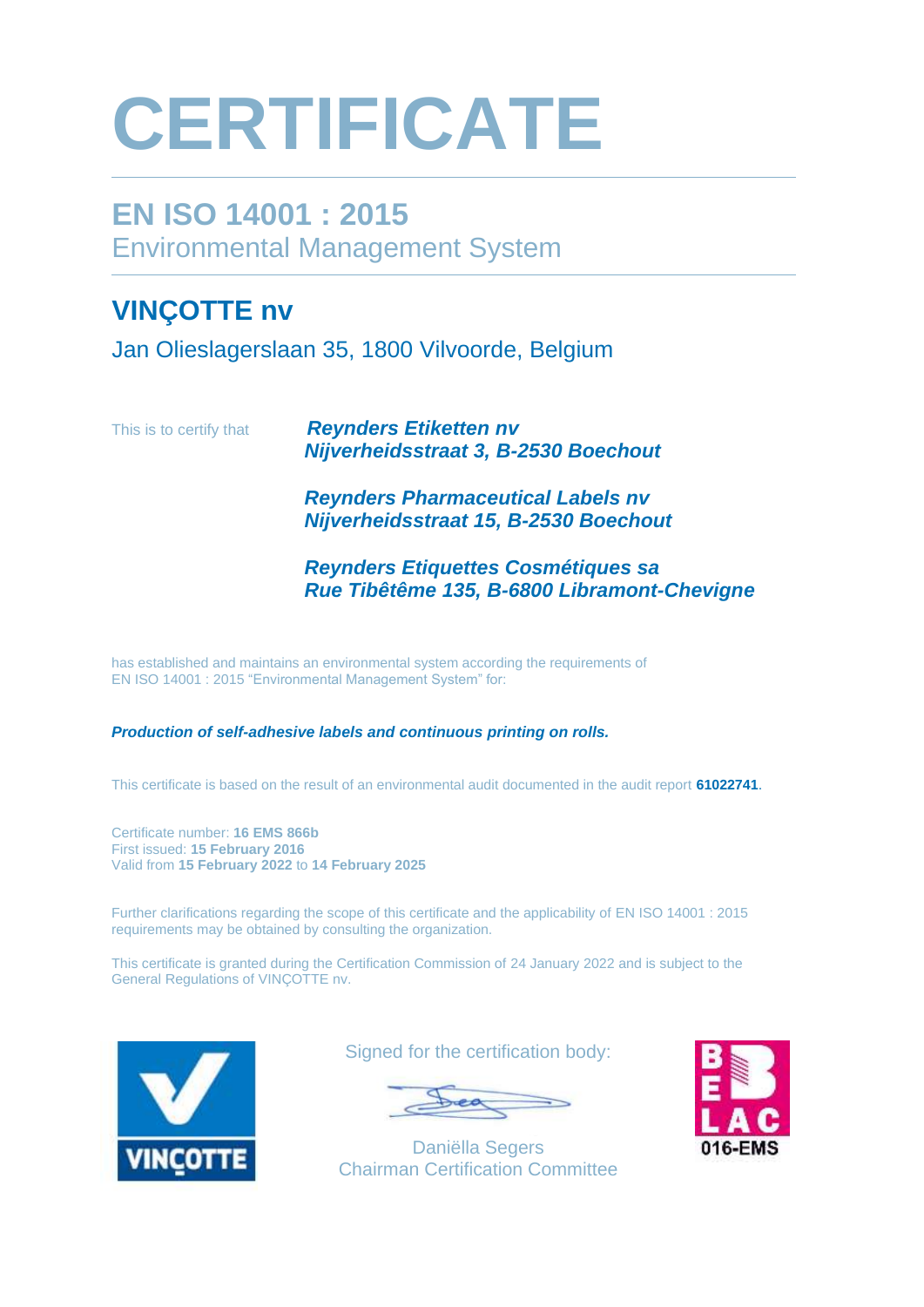## شهادة . Certificado Sertifika . प्रमाण पत्र . Zertifikat



#### **REYNDERS LABEL PRINTING INDIA PVT. LTD.**

Plot No. F- 686, Chopanki Industrial Area, Chopanki, Bhiwadi- 301019, Rajasthan, India

This certificate verifies that the above Organisation has been audited on the above address for scope as under and found to be in accordance with the requirements of Management system.

## **ISO 14001:2015 Environmental Management System**

Manufacturing & Supply of Specialty Pharma & Cosmetic Labels

**Certificate No.: EE-01190916** Date of initial registration Date of this certificate/ Issue No.

20-09-2019 20-09-2020/02 19-09-2021\* 19-09-2023

\*After successful completion of Annual Surveillance Audit, New Certificate will be issued.

This Certificate is valid as per Rules and Regulations of ECL & also the surveillance audits conducted atleast once a year. To check the certification validity please visit our website- www.theecl.com or contact at- info@theecl.com



**Certificate Expiry** 

**Recertification Due** 



Auth. Sign.

## **Equalitas Certifications Limited**

Accreditation by QABCB, Accreditation No. MS-CB-008)196 Rose Street. Edinburgh. United Kingdom. EH2 4AT 512, DDA 1, District Center, Janakpuri, New Delhi-110058, India, Ph: +91 11 46681431, 9540751844 Email: info@theecl.com, Website: www.theecl.com